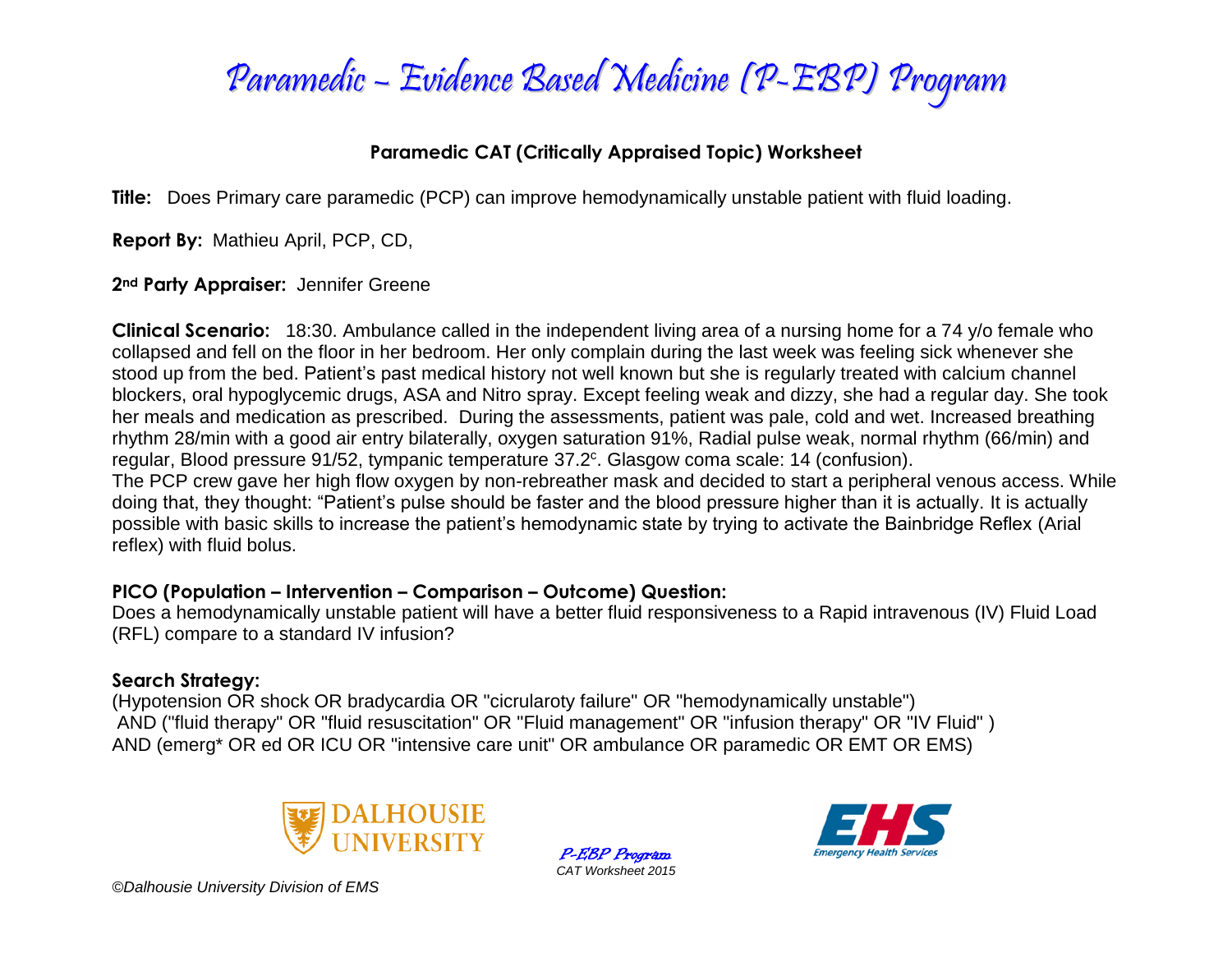

AND (baroreflex OR "bainbridge relfex" OR "atrial reflex" OR baroreflex OR bolus OR "volume load" OR "rapid intravenous"

NOT (colloid OR children OR pediatric OR pregnant OR septic OR trauma OR sepsis OR infection Studies found by similar articles

#### **Search Outcome:**

18

#### **Relevant Papers:**

| AUTHOR, DATE  | POPULATION:<br>SAMPLE<br><b>CHARACTERISTICS</b>              | <b>DESIGN (LOE)</b>                                                                                   | <b>OUTCOMES</b>                                                                                                                                                                          | <b>RESULTS</b>                                                                                                                                                                                                                                                                                                                                                                                                                                                                                                                                                                                                                                                                                                                                                            | STRENGTHS/<br><b>WEAKNESSES</b>                                                                                                                                                                                  |
|---------------|--------------------------------------------------------------|-------------------------------------------------------------------------------------------------------|------------------------------------------------------------------------------------------------------------------------------------------------------------------------------------------|---------------------------------------------------------------------------------------------------------------------------------------------------------------------------------------------------------------------------------------------------------------------------------------------------------------------------------------------------------------------------------------------------------------------------------------------------------------------------------------------------------------------------------------------------------------------------------------------------------------------------------------------------------------------------------------------------------------------------------------------------------------------------|------------------------------------------------------------------------------------------------------------------------------------------------------------------------------------------------------------------|
| Bentzer, 2016 | Review of a total of 50<br>studies ( $N = 2260$<br>patients) | Systematic review<br>of studies in<br>MEDLINE and<br><b>EMBASE</b> between<br>1966 and 2016.<br>LOE 1 | <b>Relation between</b><br>Fluid responsiveness<br>(Improvement of<br>cardiac output) and<br>Passive leg raising<br>(PLR) or Pulse pressure<br>variation during the<br>respiratory cycle | A low central venous pressure<br>positive LR, 2.6 [95% CI, 1.4-4.6];<br>pooled specificity, 76%),<br>High CVP (negative LR, 0.50)<br>[95% CI, 0.39-0.65]; pooled<br>sensitivity, 62%).<br>Respiratory variation in vena cava<br>diameter measured<br>by ultrasound (positive LR, 5.3)<br>[95% CI, 1.1-27]; pooled<br>specificity, 85%).<br>Patients with less vena cava<br>distensibility (negative LR, 0.27<br>[95% CI, 0.08-0.87]; pooled<br>sensitivity, 77%). Augmentation<br>of cardiac output following passive<br>leg raising (positive LR, 11 [95%]<br>CI, 7.6-17]; pooled specificity,<br>$92\%$ ).<br>lack of an increase in cardiac<br>output with passive leg raising<br>(negative LR, 0.13 [95% CI, 0.07-<br>0.22]; pooled sensitivity, 88%).<br>$(p=0.001)$ | Pros:<br>Large review 50<br>studies<br>Large group of pts<br>2260<br>Can probably be<br>generalized to EMS,<br>Studies about pts in<br>ED.<br>Cons:<br>No specification of IV<br>fluid type.<br>No randomization |



P-EBP Program *CAT Worksheet 2015*

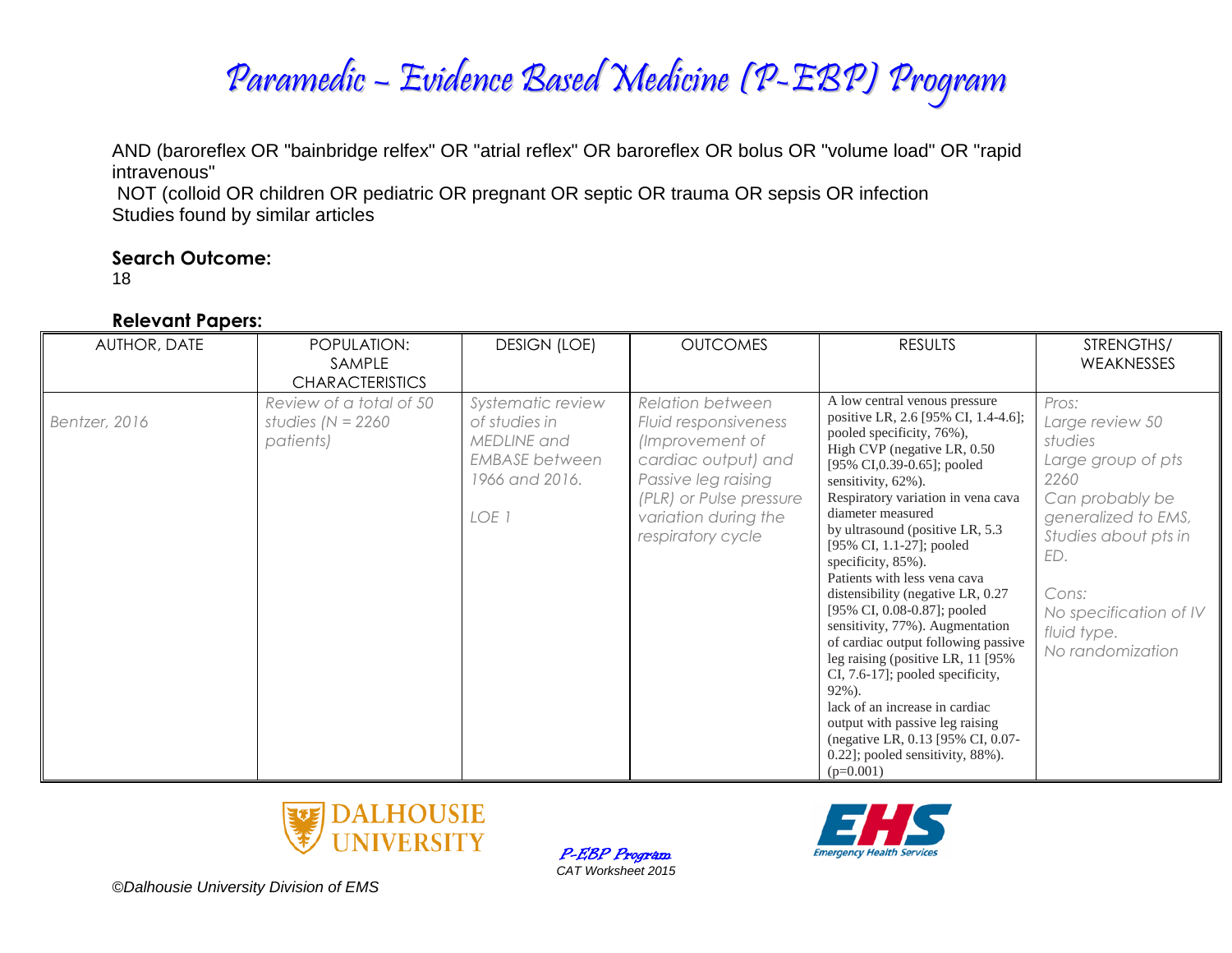# Paramedic – Evidence Based Medicine (P-EBP) Program

| Boulain, 2002    | 39 pts in ICU in<br>circulatory failure<br>receiving mechanical<br>ventilation   | Prospective<br>observational study<br>with protocolized<br>sequence<br>LOE <sub>2</sub> | <b>Relation Between</b><br>Blood pressure and<br>PLR                       | PLR-induced changes in<br>Radial artery pulse<br>pressure (PPrad) were<br>correlated to Rapid Fluid<br>Load-induced changes in<br>Stroke volume:<br>r=0,74 p<0,001                                                                                                                                        | Pros: Specific<br>protocolized<br>sequence<br>Cons:<br>Small group<br>Mechanically<br>ventilated pts only.<br>Study limited to ICU<br>pts. |
|------------------|----------------------------------------------------------------------------------|-----------------------------------------------------------------------------------------|----------------------------------------------------------------------------|-----------------------------------------------------------------------------------------------------------------------------------------------------------------------------------------------------------------------------------------------------------------------------------------------------------|--------------------------------------------------------------------------------------------------------------------------------------------|
| Cherpanath, 2016 | Meta-analysis review of<br>24 articles including 1013<br>pts $59 \pm 9 \sqrt{0}$ | Systematic review<br>and meta-analysis<br>based on PubMed<br>articles.<br>LOE 1         | Correlation between<br><b>Fluid Challenge</b><br>responsiveness and<br>PLR | High correlation between Cardiac<br>Output ans PLR:<br>sensitivity of 85% [95% CI, 78-90]<br>and specificity of 92% [95% CI,<br>87-94] $p < 0.001$<br>When Blood pressure only<br>assessed during PLR Low<br>sensitivity of 58% [95% CI, 44-70]<br>and specificity of<br>83% [95% CI, 68–92], $p < 0.001$ | Pros: large amount of<br>datas<br>Large group<br>Cons:<br>Half of pts were<br>septic.<br>Sometime Colloids<br>fluid used                   |

#### **Comments:**

- 45° angle of leg raising during 1 min while taking a blood pressure can be difficult to perform by paramedics in pt's residence.
- RFL can cause pulmonary edema and for that reason, every study chosen exclude CHF pts in the trial protocol.
- PLR test is more precise with Cardiac output measure than Blood pressure changes.



P-EBP Program *CAT Worksheet 2015*